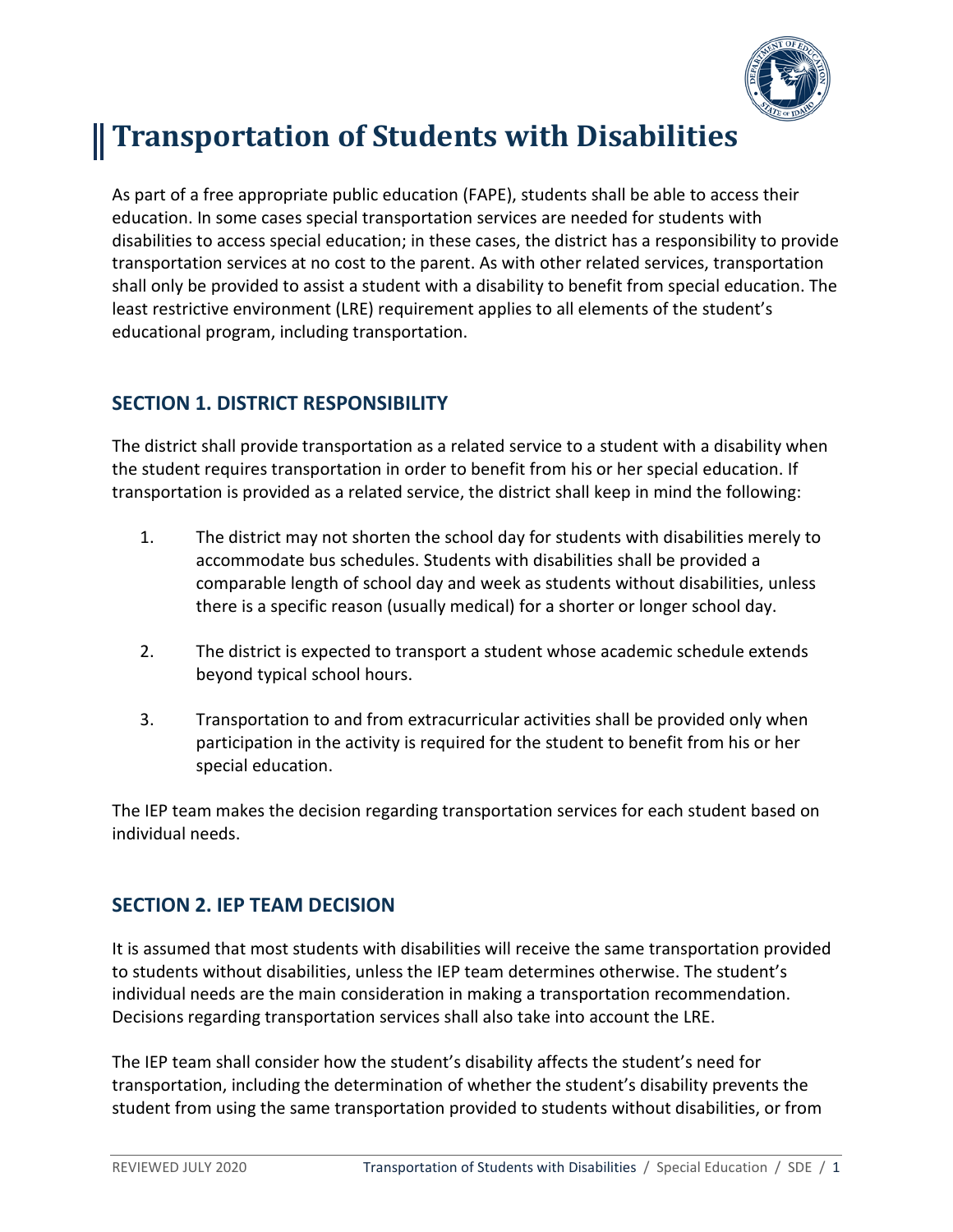getting to school in the same manner as students without disabilities. Transportation services shall be considered in all cases where a student with a disability is unable to get to and from school independently for any of a variety of reasons including, but not limited to, the following:

- 1. a physical disability;
- 2. a cognitive disability;
- 3. a health condition;
- 4. a behavioral/emotional disability that is so severe or erratic that there is concern for the safety of the student and/or others;
- 5. a communication disability that prevents the student from communicating for safety;
- 6. a visual and/or hearing disability; or
- 7. a child's age (e.g., a two-year-old child who needs transportation services to participate in early childhood special education).

#### **SECTION 3. TRANSPORTATION REPRESENTATIVE AS IEP TEAM MEMBER**

A transportation representative may be included on the IEP team. If the representative cannot attend, the representative's input can be provided to the team through alternate means (i.e., in writing or via telephoning into the meeting). The representative could help the IEP team members understand the transportation environment including such considerations as:

- 1. the type and configuration of the vehicle the student would likely be assigned to ride;
- 2. the probable length of the ride, including pick-up and drop-off times;
- 3. the conditions with respect to temperature on the bus in cold weather while the door or wheel-chair lift door are open during loading and unloading procedures;
- 4. the type of device or occupant securement system to be used;
- 5. whether the vehicle is equipped with an emergency communication system;
- 6. the degree of training and skills of the driver and bus attendant if appropriate; and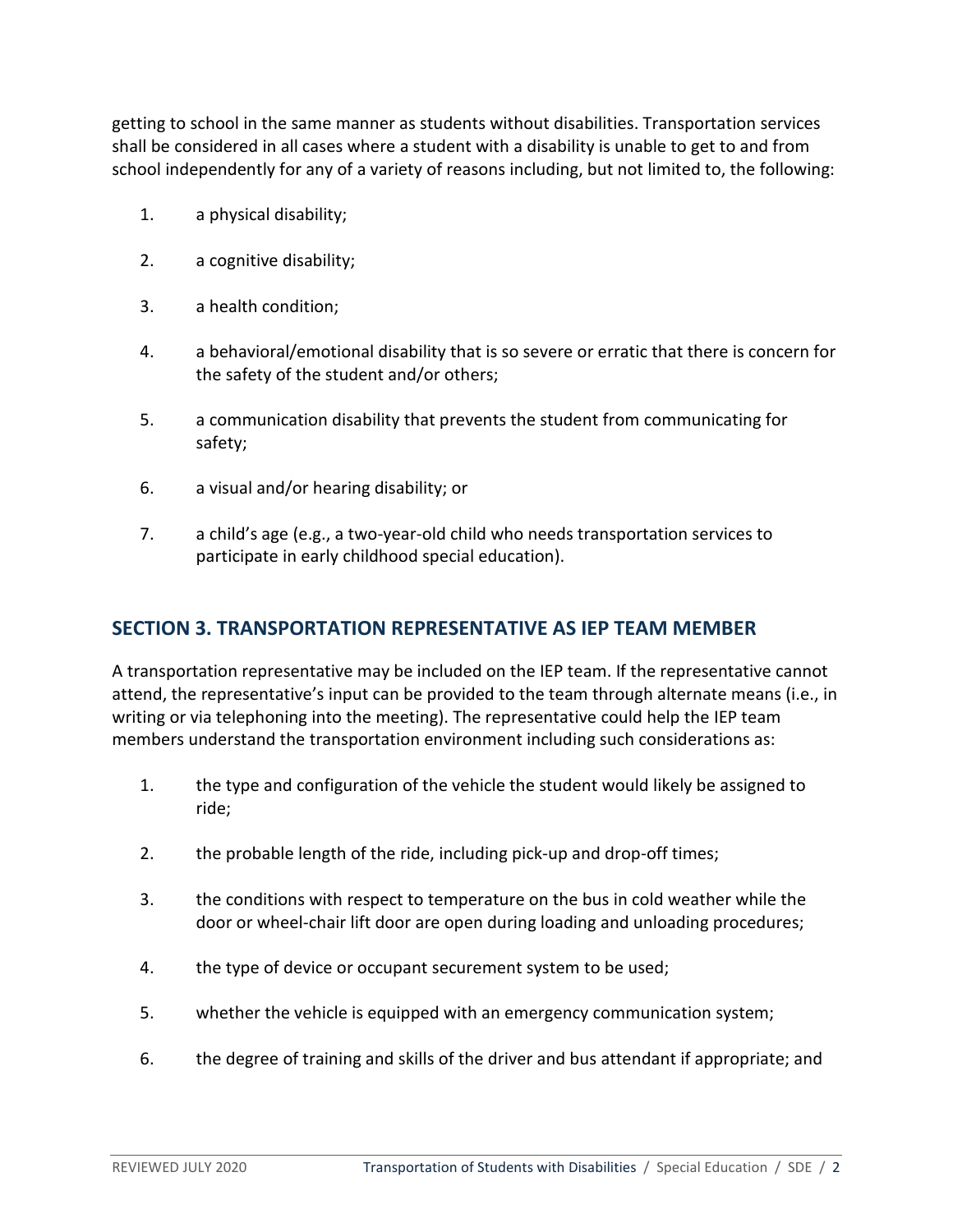7. whether a bus attendant would be assigned without specific recommendation from the team.

The transportation representative would also gather information from the team about the expected transportation needs so as to properly plan for a timely, efficient, and safe initiation of the transportation service. If not a part of the IEP team, information regarding the related service of transportation shall be communicated to the transportation representative so that the student's services can be arranged. Related services, including transportation, are expected to begin as soon as the IEP is in effect.

# **SECTION 4. DETERMINING SPECIAL TRANSPORTATION NEEDS**

If the student has medical, physical, or behavioral issues, the following questions may need to be addressed by the IEP team.

- 1. Can the student be safely transported, without undue risk to the student or others, given the transportation environment including the length of the ride?
- 2. Does the student have medical, physical, or behavioral concerns that would expose him or her to unreasonable risk given the anticipated transportation environment?
- 3. Can assistive or adaptive equipment identified as necessary to accommodate the student during the transportation process (such as a mobile seating device, gurney, ventilator, or oxygen equipment) be safely secured and transported, and are there adequate instructions regarding its use?
- 4. Does the student have a health care plan that specifies (a) the type and frequency of care required or expected, (b) the skill level of the person expected to give the care, (c) whether general observation of the student by the driver would be adequate, or (d) whether a staff person independent of the driver is needed to address the student's needs?
- 5. Does the student have a behavioral intervention plan outlining positive behavior strategies and supports to address behavior when needed? Does that plan include strategies and supports for the transportation environment? Is the driver aware of the plan and trained to handle possible situations? Is another adult needed on the bus?

## **SECTION 5. MANAGING BEHAVIOR ON THE BUS**

When the IEP team determines that special transportation is required and documents it on the IEP as a related service, all procedural safeguards under the IDEA shall be afforded to the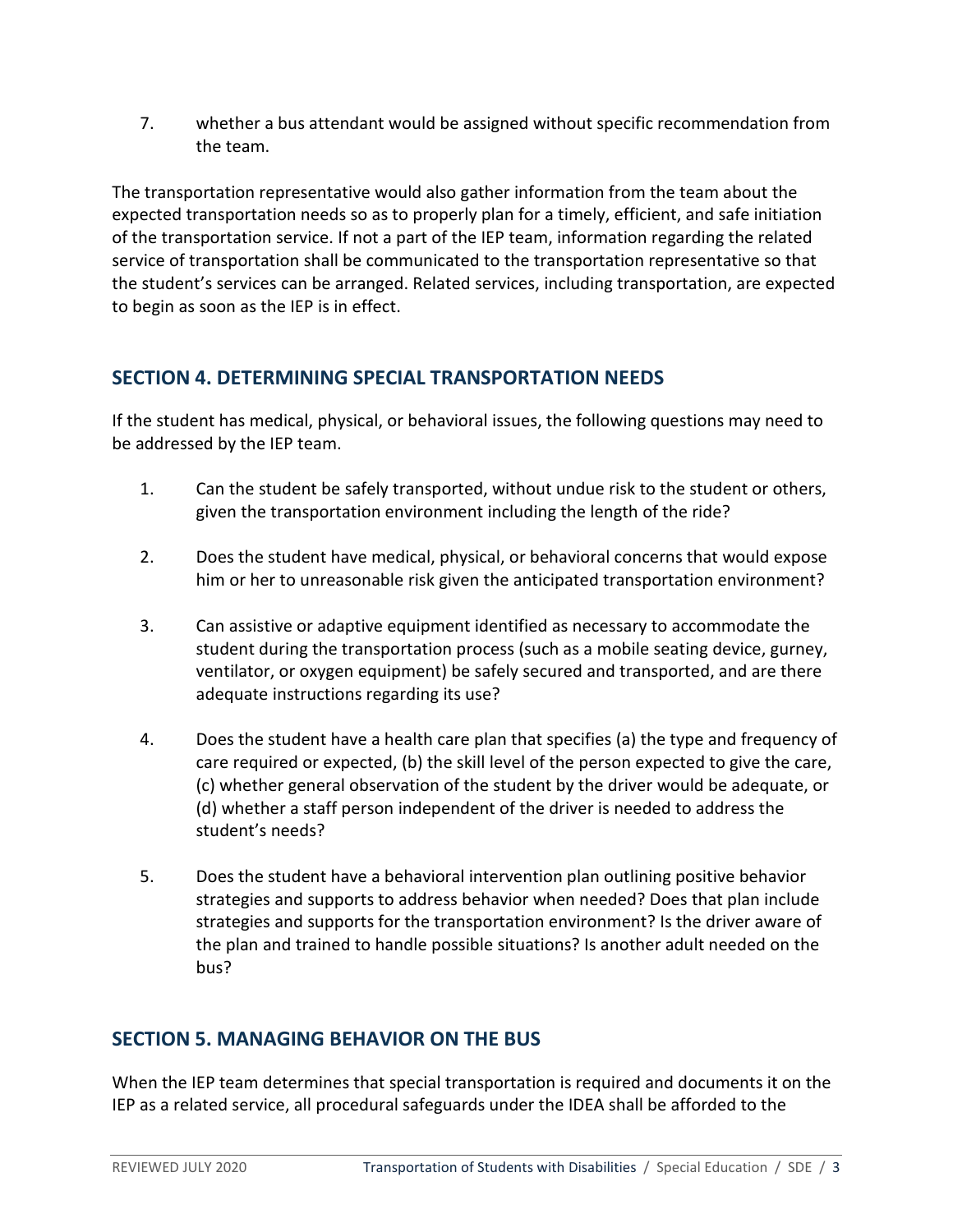student in matters concerning transportation. When a student misbehaves on the bus, the district may use the same disciplinary methods used to address misconduct within the school. These measures may include reprimands, suspensions, or removals. Whenever discipline is imposed, the district shall follow the applicable rules for disciplining students with disabilities as outlined in Chapter 12 of the Idaho Special Education Manual. If a student is a danger to self or others, the student's transportation services may be altered. Proper training of bus drivers and paraprofessionals can help prevent misconduct.

Whether a suspension from the bus counts as a suspension from school depends on the following:

- 1. If bus transportation is on the IEP (meaning transportation is required for the student with a disability to benefit from special education), a suspension from the bus would be treated as a suspension from school, unless the district provides transportation service in some other way, because that transportation is necessary for the student to obtain access to the location where all other services will be delivered.
- 2. If bus transportation is not on the IEP, a suspension from the bus would not be counted as suspension from school. In these cases, the student and the parent would have the same obligations to get to and from school as a student without a disability who had been suspended from the bus.

If the IEP requires special transportation and the student's behavior on the bus results in a suspension from the bus, the IEP team shall determine whether the behavior on the bus is similar to behavior in the classroom that is addressed in an IEP. If the behavior is not similar, the IEP team should consider developing a behavioral intervention plan for the bus behavior. Training of transportation staff may be appropriate.

## **SECTION 6. RESOURCES**

The Bureau of Finance and Technology Information, Student Transportation Services at the State Department of Education website at sde.idaho.gov/student-transportation/index.html offers many materials and links related to transportation for students with special needs. For more information, visit the website or call, (208) 332-6851.

The following publication is not available from the State Department of Education; however, the publication can be obtained from the publisher:

[Transporting Students with Disabilities: Steering Clear of Legal Potholes.](http://www.shoplrp.com/product_p/300214.htm) (2010).